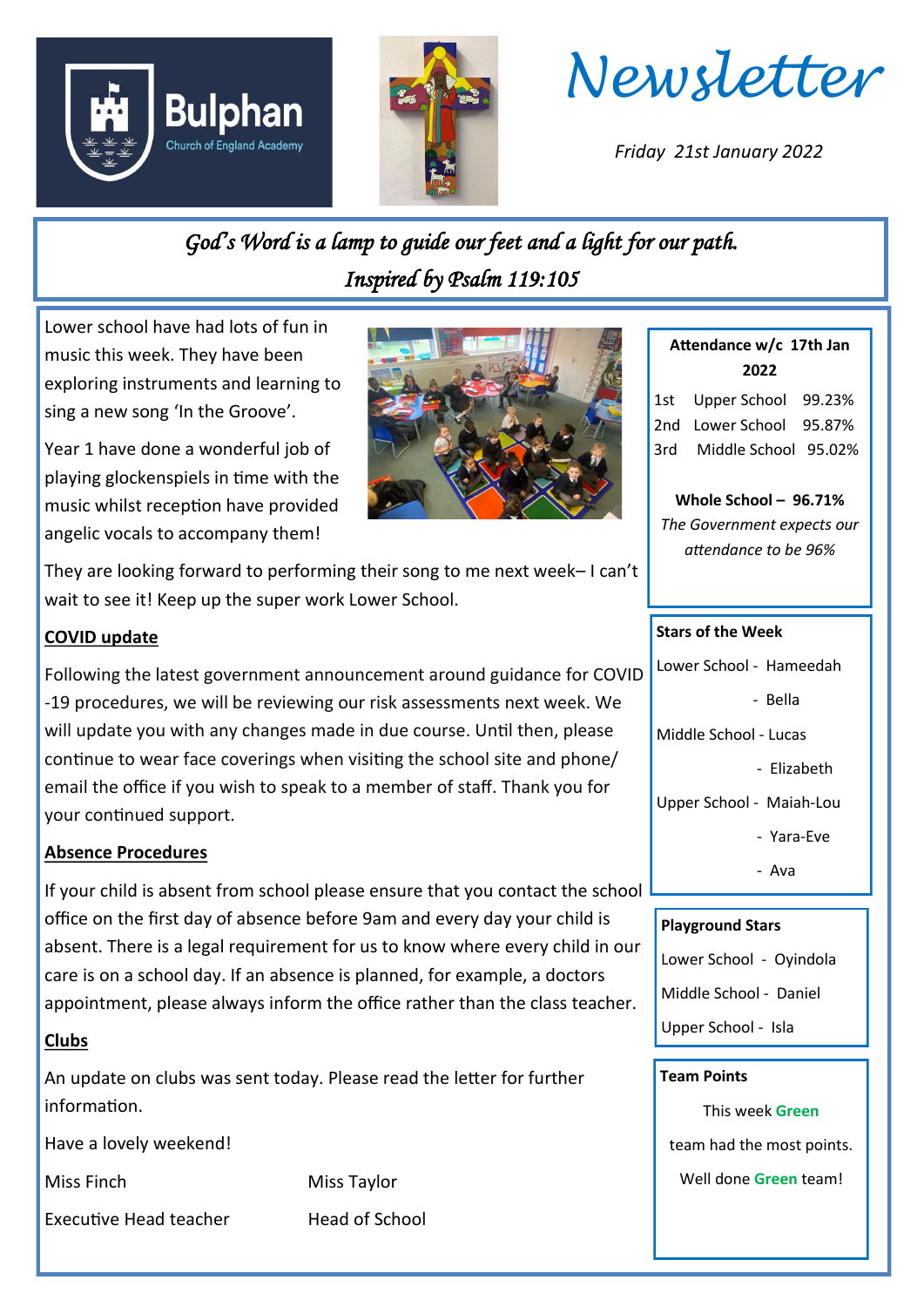



John Kirk

Professional storyteller



Come along to Grays Library for a special Story hunt anniversary! Saturday 22 January 11:00am to 11:30am ጼ 12:00 to 12:30pm

Book your free tickets now on 01375 413976.

Pre-booking essential. Ideal for ages 5+

www.john-kirk.co.uk



For more information on the various library services available, please visit thurrock.gov.uk/libraries

 $\mathcal{D}$  thurrock.gov.uk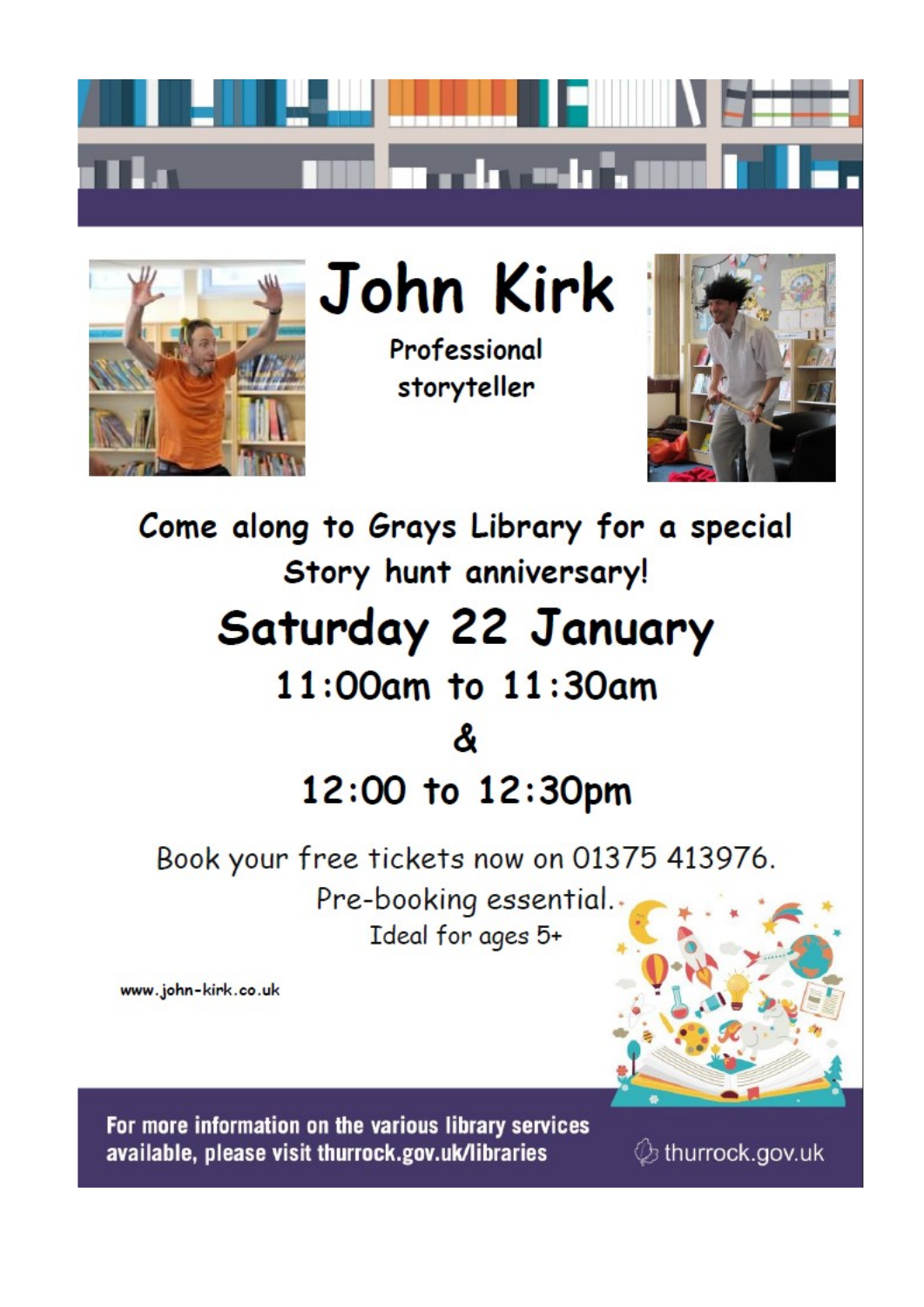**PLEASE NOTE:** The February half term holiday club will be based at LITTLE THURROCK PRIMARY SCHOOL



# **HALF TERM HOLIDAY CLUB & SPORTS CAMP** AT LITTLE THURROCK PRIMARY SCHOOL

MONDAY 14TH TO FRIDAY 18TH FEBRUARY 2022

1 FULL WEEK (5 DAYS) OF SPORTS FUN FOR CHILDREN AGED 4 TO 11

MULTI SPORTS - ARTS & CRAFTS - BASKETBALL - TAG RUGBY GYMNASTICS - LEGO - FOOTBALL - DODGEBALL - HOCKEY - CRICKET HANDBALL - ROUNDERS - DANCE - TENNIS - ATHLETICS & MUCH MORE!

£18.00 PER INDIVIDUAL DAY FOR ONE CHILD

£70.00 FOR THE FULL 5 DAY WEEK PER CHILD

HALF DAY BOOKINGS ARE £10.00 (ANY 3 HOUR SLOT FROM 9AM-3PM)

Sibling Discounts per individual day 9am-3pm: £30 for 2 kids, £42 for 3 kids, £52 for 4 kids, £62 for 5 kids

- ← LIMITED SPACES.... BOOK NOW!
- 9AM TILL 3PM
- OPEN TO CHILDREN OF ALL ABILITIES AGED 4-11 YEARS OLD IN RECEPTION TO YEAR 6
- INDIVIDUAL DAYS CAN BE BOOKED & OUR CLUB RUNS EVERY SCHOOL HOLIDAY
- √ FULLY QUALIFIED, INSURED, DBS CHECKED, FIRST AID TRAINED & EXPERIENCED STAFF

√ SAFE, FUN & WELCOMING ENVIRONMENT IN A SECURED VENUE

PLEASE NOTE: WE ARE NUT FREE. PLEASE ENSURE ALL FOODS ARE FREE OF NUTS.

All attending should bring: A NUT FREE packed lunch with water bottle, soft drinks, any medication needed (asthma pump, EpiPen etc.), sun cream, tracksuit, waterproof jacket and trainers.

Address: Little Thurrock Primary School, Rectory Road, Grays, Essex, RM17 5SW

Payment Details: Barclays, Mr K Cole, 20-79-73, 40797049

Please use 'LHC' followed by the FULL NAME of the child as the payment reference and please TEXT us the exact reference used once the payment has been made. Thank you.

Bookings: To book places or if you have any questions or queries please contact the Star Sports team:

FACEBOOK: Star Sports & Soccer MOBILE: 07875536628 EMAIL: starsports@hotmail.co.uk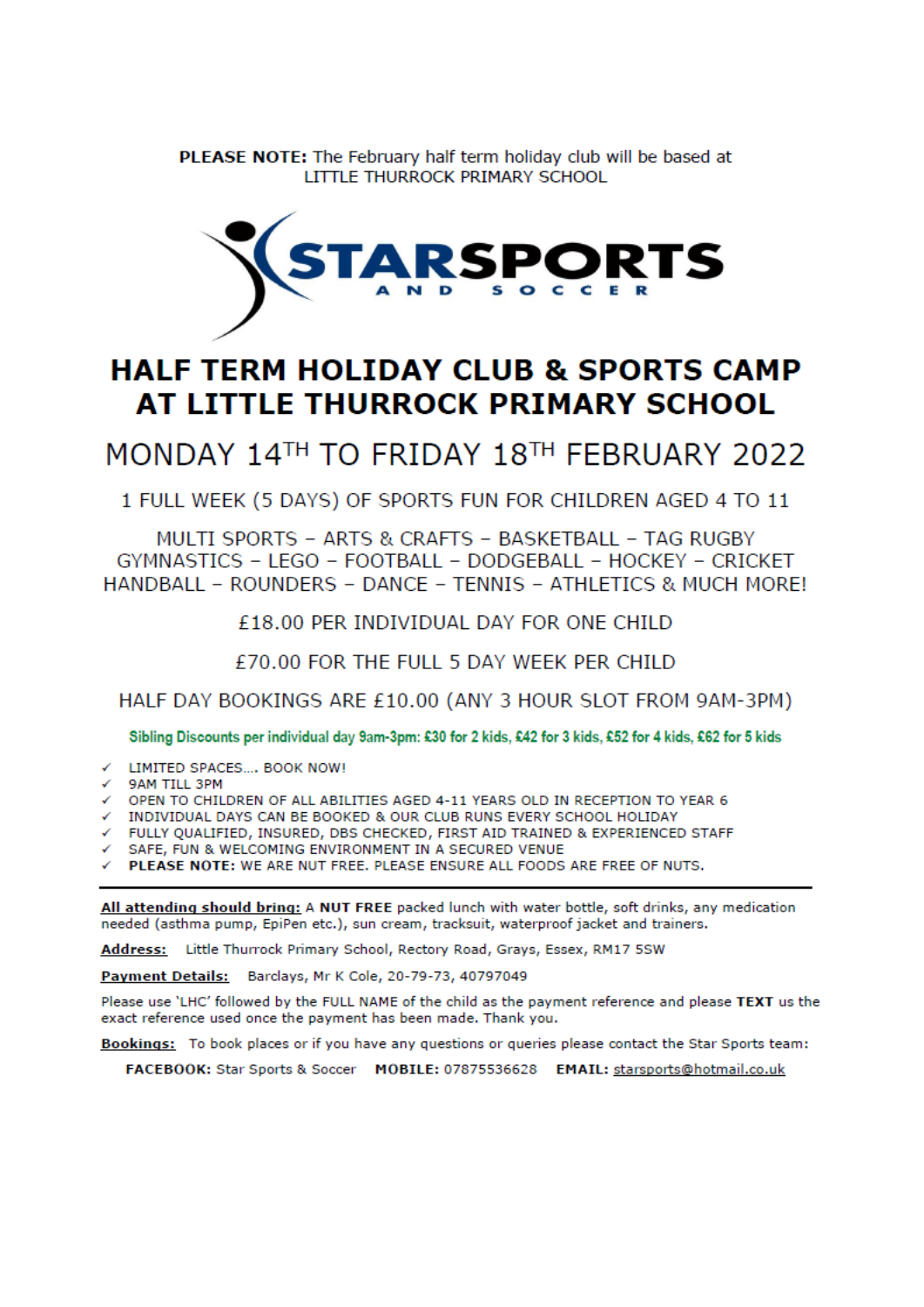